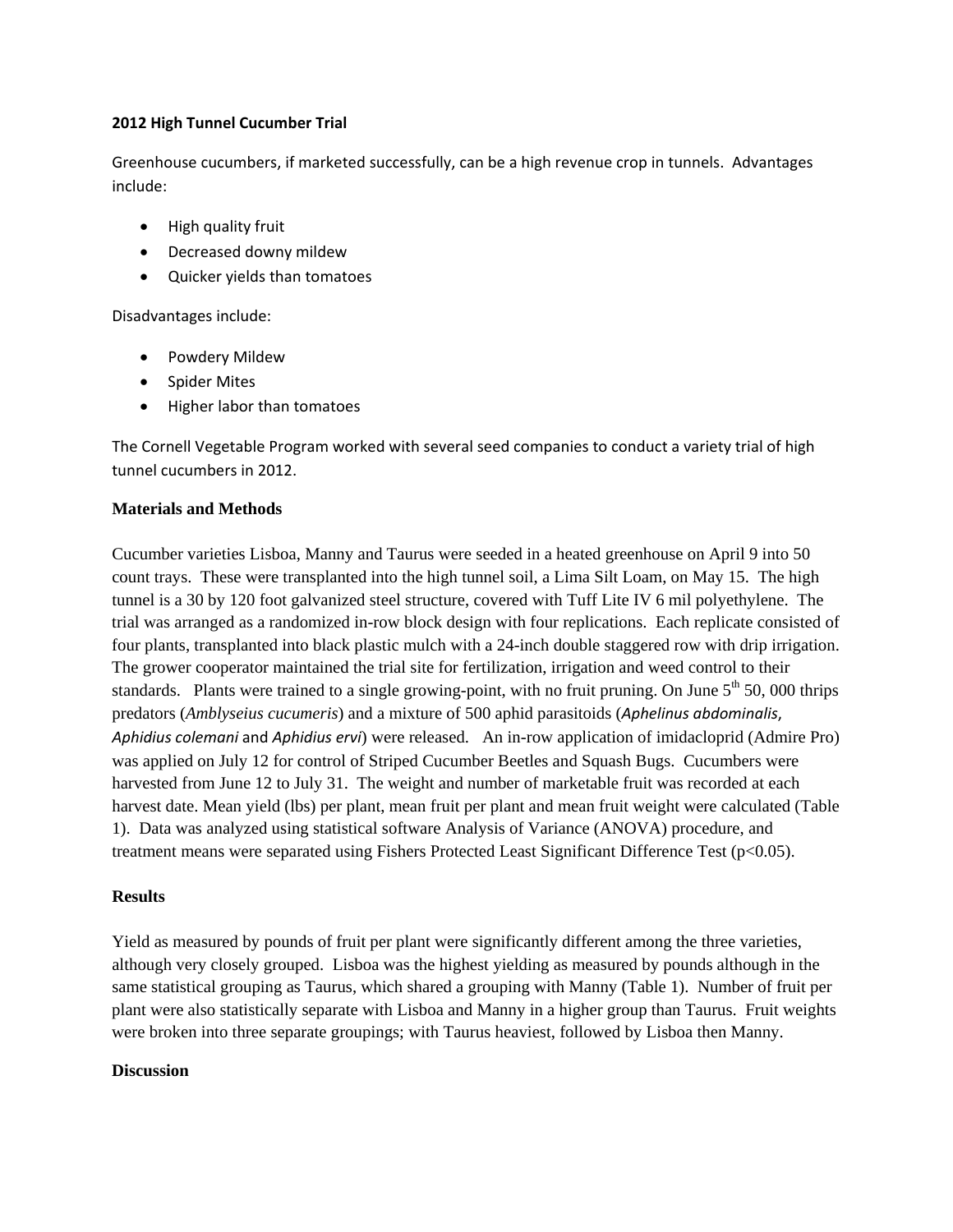All three varieties grown provided acceptable levels of production; although, the cucumber season was truncated by high insect and mite pressure on the trial. Pest management of high tunnel cucumbers continues to be one of the greatest constraints.

We caution against making direct comparisons in this trial as each variety represented a different type of cucumber. Manny is a Beit-alpha, smooth skinned fruit, about 6-inches in length. Lisboa is a parthenocarpic, American slicing cucumber with 8-inch long fruit with small spines. Taurus is a Japanese, smooth skinned greenhouse cucumber with 10" fruit.

Market preference is the deciding factor in cultivar choice. In this situation the grower-cooperator found the market most receptive of fruit asthetics of Lisboa. However, there exist other markets that would respond to smooth-skinned types of different lengths.

We do caution against longer greenhouse cucumbers in high tunnels. As this is a passively ventilated structure, there is considerably more wind and pollinator visitation than in controlled environment greenhouses. These factors lead to misshapen fruit.

## **Conclusions**

Cucumbers remain an underutilized crop in Northeast high tunnels. The varieties in this trial exceeded 10 lbs of fruit in just 10 weeks of production . As more tunnel growers look to create rotations which accommodate cool season greens, cucumbers provide greater flexibility than tomatoes, which require 6-7 months in the soil to reach maximum economic return. However, cucumbers are more likely to suffer from pests such as mites and thrips, which increases input costs for control measures. Labor on cucumbers is also higher than that of tomatoes.

The Cornell Vegetable Program and cooperating grower express gratitude to Harris Seed and Bejo Seed for their collaboration in this project.

| <b>Variety</b> | <b>Average Fruit Weight</b><br>(lbs) | <b>Total Fruit per Plant</b> | <b>Plant Yield</b><br>$(lbs)$ |
|----------------|--------------------------------------|------------------------------|-------------------------------|
| Lisboa         | 0.59 <sub>b</sub>                    | 22.69a                       | 12.91 a                       |
| <b>Manny</b>   | 0.42c                                | 23.69a                       | 10.03 b                       |
| <b>Taurus</b>  | 0.66a                                | 16.25 b                      | $10.78$ ab                    |
| lsd            | 0.0001                               | 0.0090                       | 0.0583                        |

**Table 1. Cucumber Yield.**